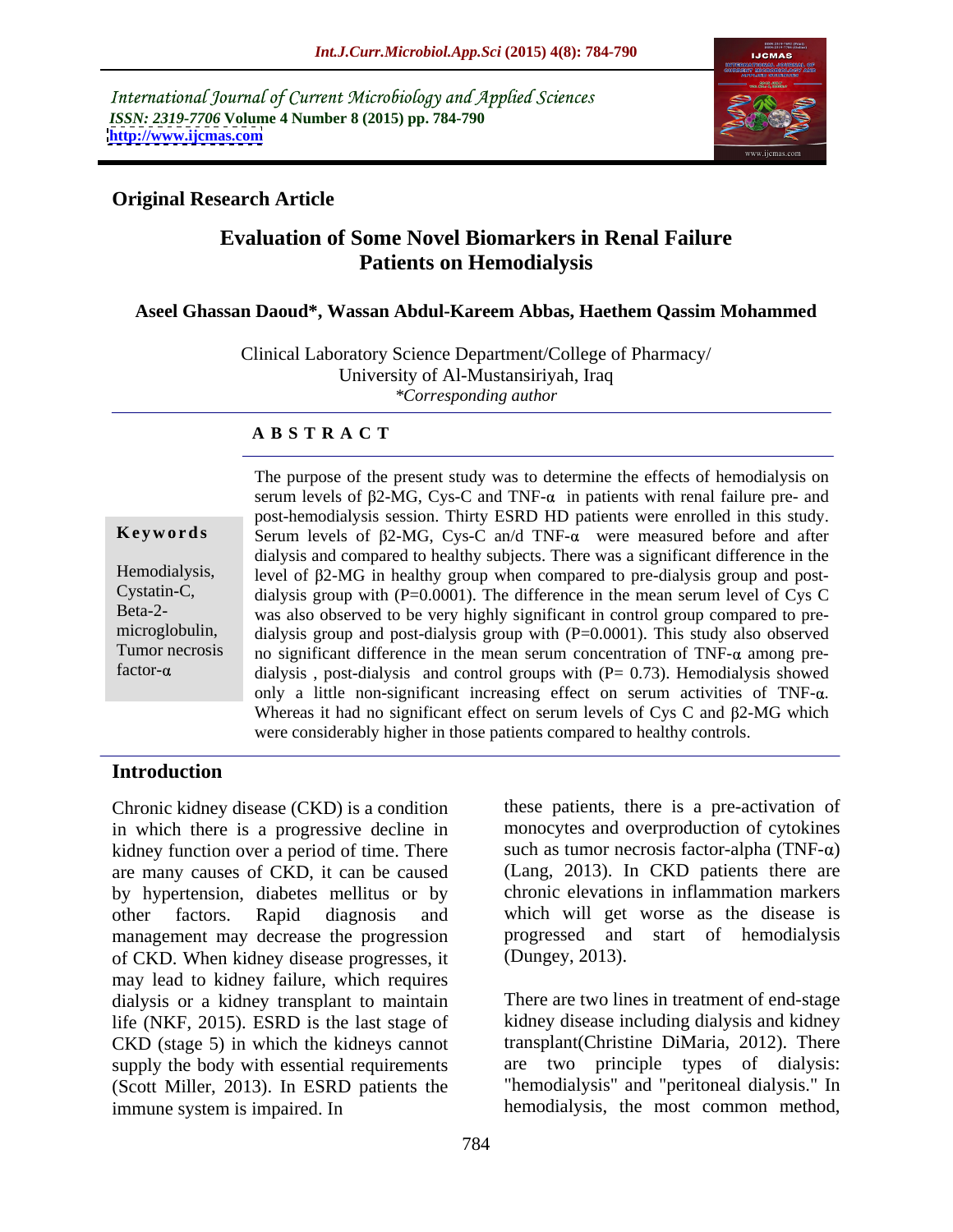excess waste products and water are

measurement cannot predict the early defect in kidney function especially in patients with low muscle mass. However, there is another marker for the estimation of kidney function creatinine called cystatin C (Cys C) which is with ESRD who were undergoing

displayed on the surfaces of human cells. 8.5 years. 2M will be accumulated as insoluble amyloid precipitates in the joints of CKD patients receiving hemodialysis leading to Dialysis- Related Amyloidosis (DRA) The Statistical Analysis System- SAS (Kumar, 2014). DRA is usually developed within 3-5 years after initiation of dialysis factors on the study parameters. Least treatment and it is affected by several factors significant difference LSD test was used to like patient's age and dialysis duration

TNF is a transmembrane protein arranged in **Results and Discussion** stable homotrimers and about 212-amino patients, TNF- $\alpha$  level is increased. TNF- $\alpha$  is in the mean serum level of Beta-2 MG in by damaging the stimuli and therefore containing the infection to elicit the immune difference in the mean serum level of Beta-2

removed from the body through a special resolved or when there is a defect in antifilter (William, 2014). The diagnosis of CKD using creatinine inflammation which is harmful and may frequency inflammation which is harmful and may result in end organ and vascular response but when the infection cannot be inflammatory response it will lead to chronic inflammation which is harmful and may result in end organ and vascular damage(Dungey M,2013).

### **Materials and Methods**

which is newer and more precise than This study was performed on 30 patients becoming more widely used (Karin Rush- hemodialysis (using glucose-free dialysate) Monroe, 2013). Human cystatin C (HCC) is and 25 healthy subjects as control (11 males a protein of low molecular weight (120 and 14 females). The samples of patients amino acid residues, 13,343 Da. It is found were collected from AL-Shifaa Dialysis in all body fluids especially in cerebrospinal Center at AL-Yarmook Teaching Hospital fluid (CSF) and it is a reversible inhibitor of in Baghdad, Iraq at the period from October cysteine proteases (Janowski, 2004). to December 2014. Cystatin-C,  $\beta$ 2-<br>Cystatin C is freely filtered through the microglobulin ( $\beta$ 2M) and TNF- $\alpha$  were glomeruli of the kidney since it has a low assayed using enzyme linked immune molecular mass so GFR can determine its sorbent assay ((Elabscience, China). The blood concentration (Medicine Net, 2014). patients included in this study were 13 males Human  $\beta$ 2-microglobulin ( $\beta$ 2M) is a protein  $\qquad \quad$  73) years old without hypertension or constituent of Class-I major diabetes mellitus, live in the city, and with histocompatibility (MHC-I) complexes duration of dialysis between 2 months and with ESRD who were undergoing to December 2014. Cystatin-C,  $\beta$ 2microglobulin ( $\beta$ 2M) and TNF- $\alpha$  were and 17 females within the age range of (15- 8.5 years.

## **Statistical analysis**

(Traut, 2007). study(SAS. 2012). (2012) was used to see the effect of different significantly compare among means in this

#### **Results and Discussion**

acid chain length (Tang P, 1996). In CKD The present study found that the difference mainly produced by monocytes, control group  $(1.62 \pm 0.08)$  was very highly macrophages, and T cell (Vázquez-Huerta significant when compared to pre-dialysis DI, 2014). When there is an infection, it acts group  $(21.39 \pm 3.79)$  and post-dialysis group in the mean serum level of Beta-2 MG in  $(20.83 \pm 3.35)$  with (P=0.0001). While the difference in the mean serum level of Beta-2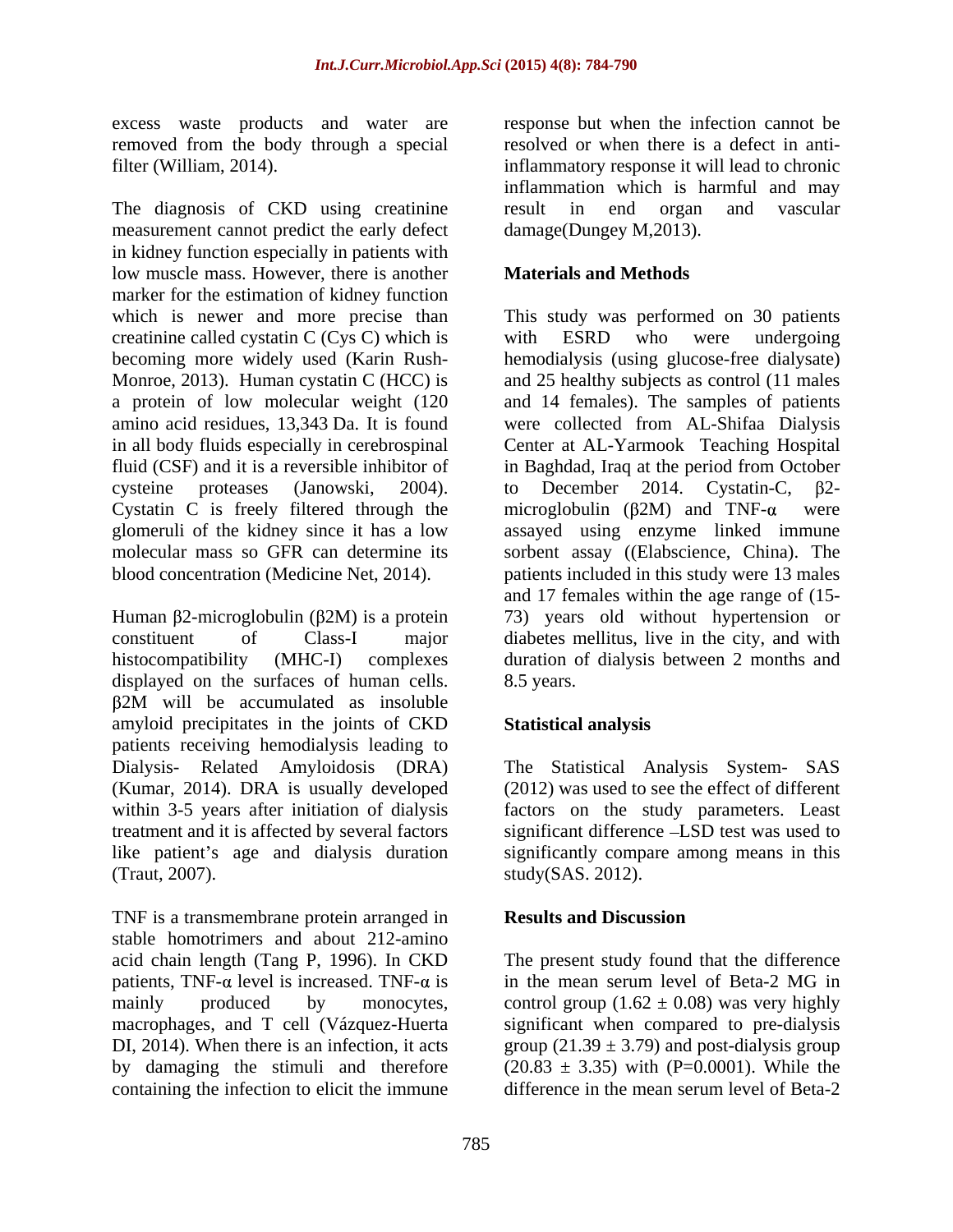be very highly significant in control group  $(35.26 \pm 1.53)$  compared to pre-dialysis about 18 years of HD(Celik G, 2013). group (57.12  $\pm$  2.94) and post-dialysis group However other studies reported that  $\beta$ 2MG  $(57.54 \pm 3.16)$  with (P=0.0001), whereas pre-dialysis (145.82  $\pm$  44.33), post-dialysis  $(194.22 \pm 46.77)$  and control  $(161.98 \pm 16.77)$ 

years, this duration of dialysis differed from patients as elucidated in figure 1 and table 1. patient to patient. The duration of dialysis This agreed with a study which was

The present study found no significant MG among the three duration groups as would be increased by about 81.2% by shown in table 2. In case with Cys C, the

The present study observed a very high significant difference in the mean serum dialysis group  $(314.89 \pm 78.28)$  in comparison with each of 2-4 years dialysis group (122.42  $\pm$  32.19) and of  $> 4$  years dialysis group (61.57  $\pm$  44.37) where (P<

form insoluble amyloid deposits and this is extravascular and intravascular spaces called dialysis-related amyloidosis (DRA)

MG was non-significant between pre- and (Torbeev, 2013). There was a study post-dialysis groups as shown in figure 1 reported that as the duration of dialysis and table 1. The difference in the mean increases, serum level of  $\beta$ 2MG also serum level of Cys C was also observed to increases where it reaches plateau after 5-10 there was no significant difference between and the risk of mortality increases as the pre- and post-dialysis groups as shown in blood level of 2MG increases (El-Wakil figure 2 and table 1. This study also HS, 2013). These studies are not agreed with observed no significant difference in the the present study where it was found that mean serum concentration of TNF- $\alpha$  among mean serum level of  $\beta$ 2MG was not affected years of HD then start to decrease after about 18 years of HD(Celik G, 2013).<br>However other studies reported that  $\beta$ 2MG level decreases after about 8 weeks on HD by duration of dialysis ( $P = 0.4$ ) (Table 2).

46.38) groups with (P= 0.7392) as described The current study found that there was no in figure 3 and table 1. Significant statistical difference in the mean ESRD patients were on hemodialysis for between pre- and post-dialysis ESRD was divided into 3 groups as illustrated in conducted to see the effect of HD on the table 2.  $r = r \cdot r \cdot r \cdot \frac{1}{r}$  removal of large molecules including  $\beta$ 2MG difference in the mean serum level of  $\beta$ 2- 4 hours HD while it seemed that its removal difference in the mean serum level was very (Heaf, 2013). A recent study demonstrated highly significant in the  $< 2$  years dialysis that  $\beta$ 2MG pre-dialysis serum level was group  $(66.62 \pm 5.02)$  when compared to that considerably high in HD patients when of 2-4 years dialysis group  $(53.62 \pm 2.39)$  compared to healthy controls (El-Wakil, and that of  $>$  4 years dialysis group (51.50  $\pm$  2013). This result was approved by the 2.54) with (P< 0.01). present study where it was found that serum serum level of  $\beta$ 2MG when compared patients as elucidated in figure <sup>1</sup> and table 1. This agreed with <sup>a</sup> study which was where they found that these large molecules would be highly resistant to be removed by would be increased by about 81.2% by increasing dialysis period to about 8 hours level of 2MG in dialysis group was very high compared to healthy controls.

concentration of TNF- $\alpha$  in the  $\langle 2 \rangle$  years There were some studies performed that Cys 0.01). found a paradoxical increase in post-dialysis In long term hemodialysis, 2MG may due to Cys C hemoconcentration between C elimination would be more efficient in high-flux-high-efficiency HD and there were a significant reduction in its level compared to using low-efficiency HD where it was serum level of Cys C, this was thought to be extravascular and intravascular spaces (Huang, 2011).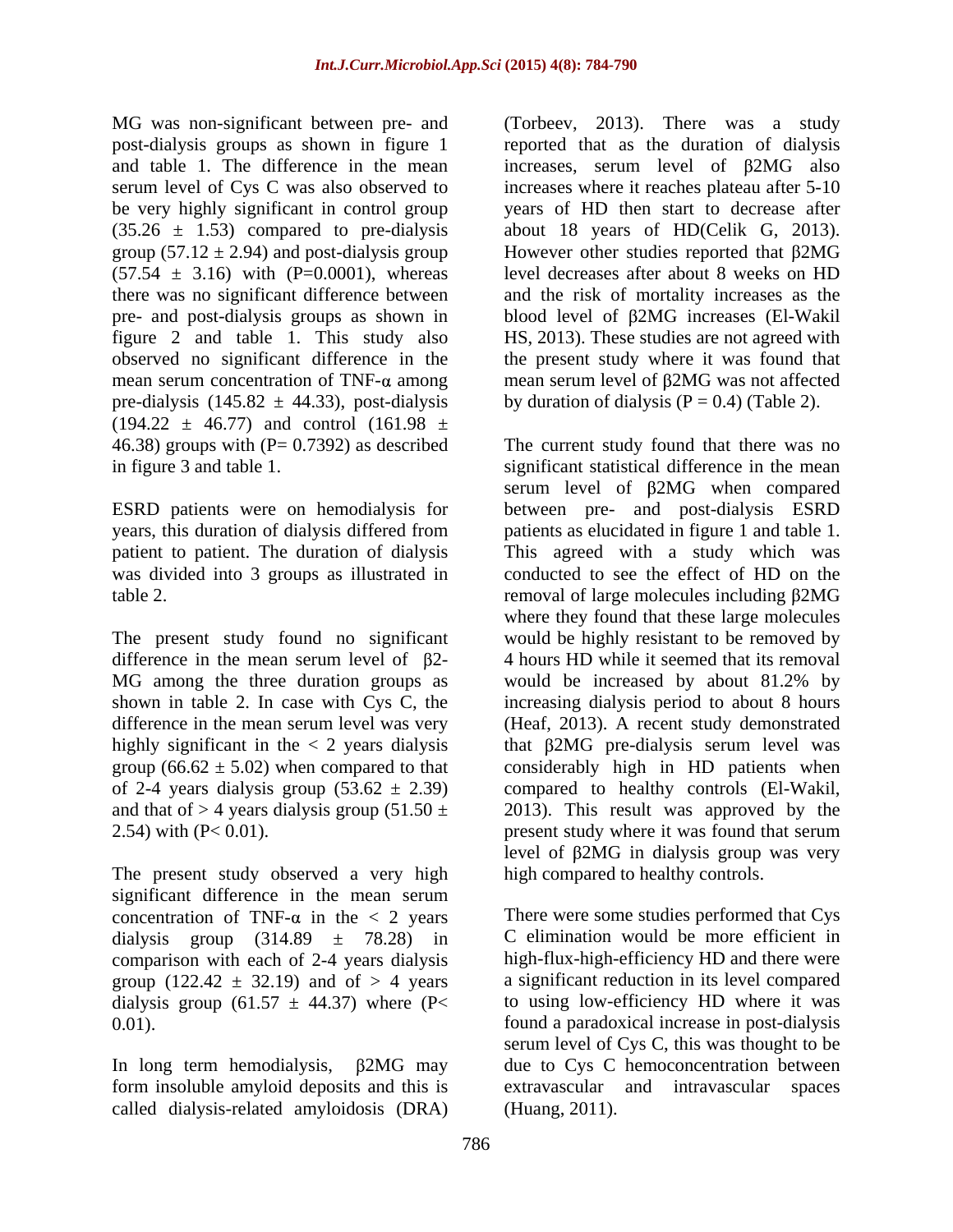| Parameters   Mean $\pm$ SD<br>$LSD$ value $\vert$ P-value |                                          |                    |                                                                                         |                 |        |  |
|-----------------------------------------------------------|------------------------------------------|--------------------|-----------------------------------------------------------------------------------------|-----------------|--------|--|
|                                                           | Control                                  | Pre-Dialysis       | Post-Dialysis                                                                           |                 |        |  |
| (ng/ml)                                                   | Beta2 MG $1.62 \pm 0.08$ b               | $21.39 \pm 3.79$ a | $20.83 \pm 3.35$ a                                                                      | $8.747**$       | 0.0001 |  |
|                                                           | Cystatin C $35.26 \pm 1.53$ b<br>(ng/ml) | $57.12 \pm 2.94$ a | $57.54 \pm 3.16$ a                                                                      | $\vert 7.785**$ | 0.0001 |  |
| TNF- $\alpha$<br>(pg/ml)                                  |                                          |                    | $161.98 \pm 46.38$ a   145.82 $\pm$ 44.33 a   194.22 $\pm$ 46.77 a   129.74 NS   0.7392 |                 |        |  |
| $*$ (P<0.01), NS: (Non-significant)                       |                                          |                    |                                                                                         |                 |        |  |

**Table.1** The difference in serum level of Beta-2 MG, Cys C and TNF- $\alpha$  among the study groups

**Table.2** Effect of duration of dialysis on the parameters measured in the study

| Parameters                         | $\blacksquare$ Mean $\pm$ SD    |                                                    |                                                                                            | LSD value   P-value     |                     |
|------------------------------------|---------------------------------|----------------------------------------------------|--------------------------------------------------------------------------------------------|-------------------------|---------------------|
|                                    | Less than $2 \parallel 2-4$ yr. |                                                    | More than 4 yr.                                                                            |                         |                     |
|                                    |                                 |                                                    |                                                                                            |                         |                     |
| Beta2 MG (ng/ml)                   |                                 | $16.81 \pm 3.57$ $21.65 \pm 3.60$ $27.13 \pm 7.30$ |                                                                                            | 13.754 NS $\vert$ 0.400 |                     |
| Cystatin C (ng/ml)                 |                                 |                                                    | $\big  66.62 \pm 5.02 \text{ a } \big  53.62 \pm 2.39 \text{ b } 51.50 \pm 2.54 \text{ b}$ | $11.070**$              | $\vert 0.013 \vert$ |
| TNF- $\alpha$ (pg/ml)              | 314.89<br>178.28a               | $=$ 122.42<br>32.19 b                              | $\pm$ 61.57 $\pm$ 44.37 b                                                                  | $164.29$ **             | 0.0081              |
| $*$ (P<0.01), NS: Non-significant. |                                 |                                                    |                                                                                            |                         |                     |

**Figure.1** Difference in serum level of  $\beta$ 2-MG among study groups

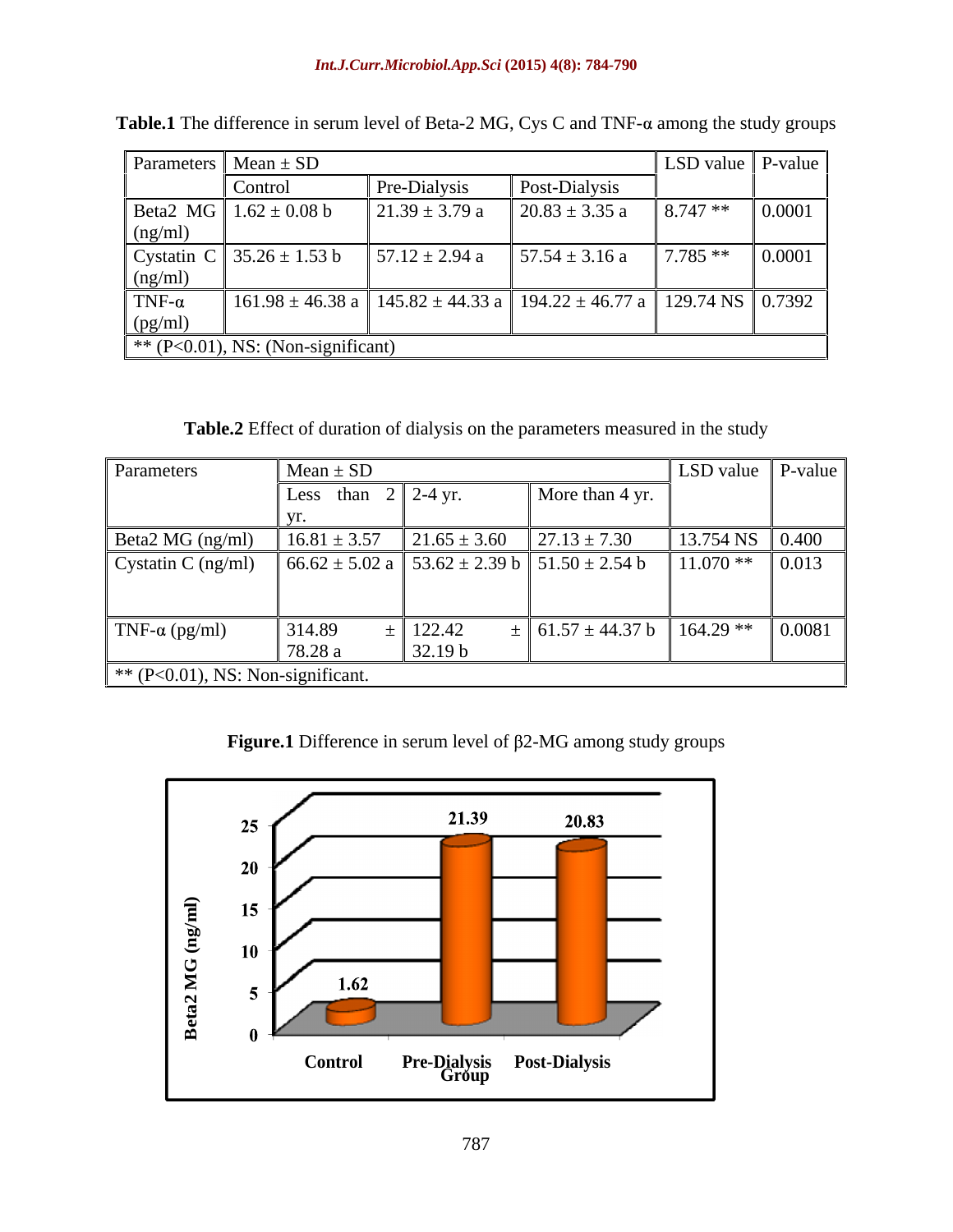

**Figure.2** Difference in serum level of Cys C among study groups

**Figure.3** Difference in serum level of TNF- $\alpha$  among study groups



level of Cys C pre- and post-dialysis seemed to be very high in those patients

These studies were not agreed with the (Figure 2 and Table 1). This persistent high current study where it was found there was post-dialysis serum Cys C level might be no significant difference in the mean serum attributed to the use of low efficient HD or it whereas there was a very high significant there was a previous study observed that difference when compared ESRD-HD elimination of Cys C would be more patients with control subjects where its level efficient using hemodiafiltration instead of might be due to genetic factors. However, low-flux HD (Lindström, 2008). On the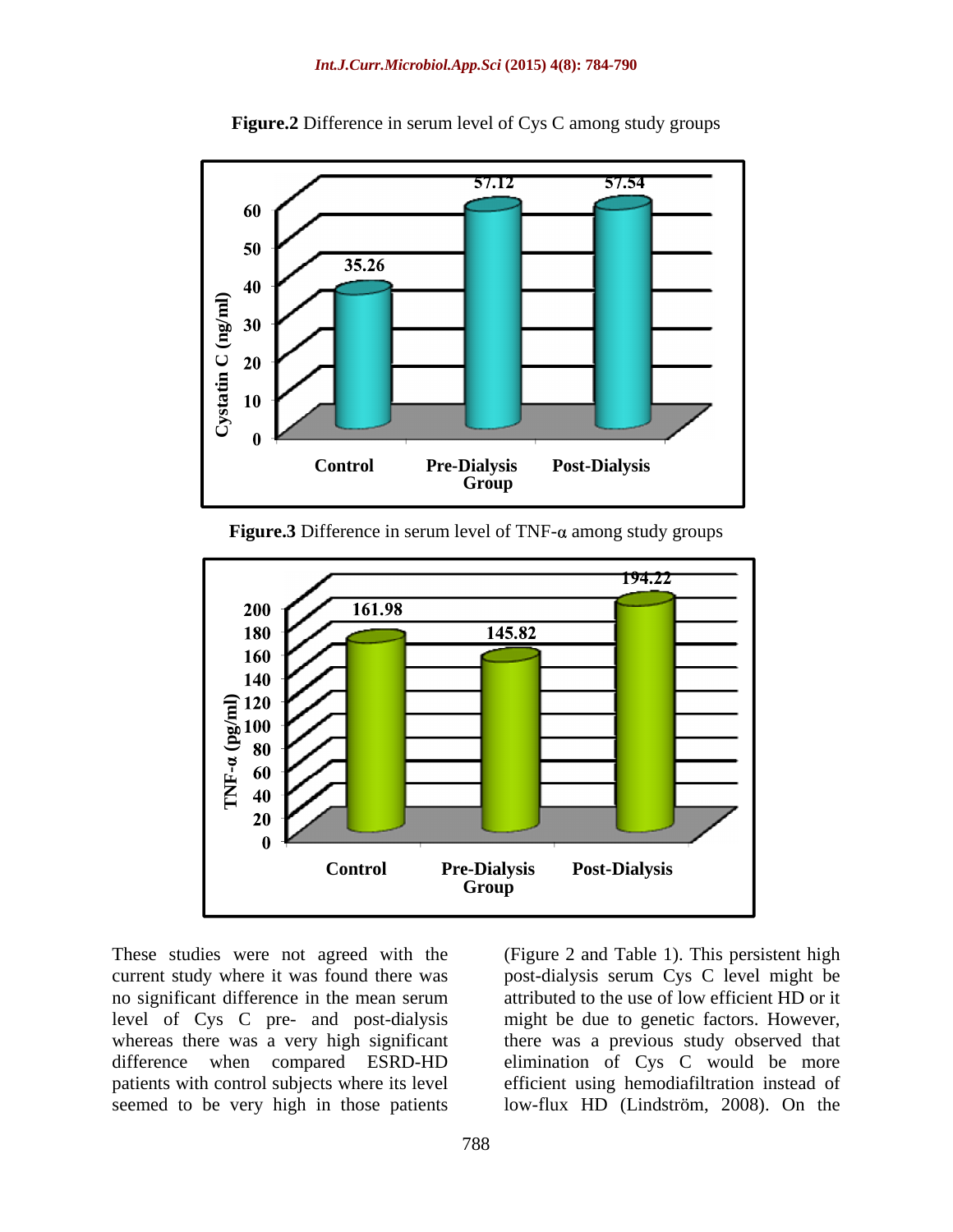other hand, a recent study demonstrated that urinary elimination of Cys C and  $\beta$ 2MG 2014). However, other study detected a would be increased as GFR decreased due to decrease in the serum level of TNF- $\alpha$ their tubular reabsorption saturation following HD session (Rosales, 2015). In (Donadio, 2014). The current study also the present study, a very high significant demonstrated that serum level of Cys C decreased as the duration of dialysis increased (Table 2). patients with different durations on HD. It

In the present study, there was no significant difference observed in the mean serum level of TNF- $\alpha$  when compared pre- and posthemodialysis patients with healthy controls. There was However, there was a slight increase in its hemodialysis on serum  $\beta$ 2MG and Cys C level following HD session although level where it was still higher than in healthy statistically non-significant and it seemed to  $\qquad$  controls. TNF- $\alpha$  serum activity seemed to be be little higher than in healthy controls not significantly affected in ESRD patients (Figure 3 and Table 1). This result had an on HD compared to healthy controls, agreement with a previous study which performed those serum levels of pro-following HD session compared to its pre inflammatory cytokines, including TNF- $\alpha$ , showed higher values following HD session (Cohen, 2010). Elevation in the serum level References of pro-inflammatory cytokines, including TNF- $\alpha$ , in ESRD HD patients increased  $\alpha$  Anna Zielinska. EwaSkwarekb. Adriana mortality risk, such elevations are Zaleska, Maria Gazda, Jan Hupkaa multifactorial, it may be caused by dialysis (2009). Preparation of silver procedure itself (which causes nanoparticles with controlled particle inflammation), impaired renal excretion of cytokines or infections (Heng-Jung Hsu,2014). Another study was in agreement with the current study in that serum level of  $TNF-\alpha$  was higher in ESRD patients on their antimicrobial activity. International maintenance  $HD$  compared to normal Journal of Engineering Research & maintenance HD compared to normal Journal of Enginee<br>subjects as a result of micro-inflammation Technology 1(6), 1-5 subjects as a result of micro-inflammation<br>that associated with dialysis procedure (Ren Dhermendra K. Tiwari et al(2008). that associated with dialysis procedure (Ren, 2013). There was a study which  $\frac{Application\ of\ Nanoparticles\ in\ Waste}{\pi}$ demonstrated that  $TNF-\alpha$  serum levels water I reatment. World Applied would be significantly increased in HD patients compared to healthy controls (Shi, 2013). This increase in the TNF- $\alpha$  serum antimized activity. City Letter L Die level was also seen in the present study but<br>Protocols, 2(1), 50-57 it was statistically non-significant. This is<br>Ericka Rodríguez-León et al. (2013), approved by another study which also found that serum level of  $TNF-\alpha$  was increased in  $\alpha$  reducing agents obtained from natural HD patients compared to healthy controls

and was statistically non-significant (Babaei, decrease in the serum level of TNF- $\alpha$ statistical difference was detected in the mean serum  $TNF-\alpha$  level among HD was demonstrated that serum level of TNF- $\alpha$ decreased as the duration of HD increased with years (Table 2).

no significant effect of although it showed a little increase dialysis activity.

# **References**

- Anna Zielinska, EwaSkwarekb, (2009). Preparation of silver size. *Procedia Chemistry (Published by Elsevier*) 1, 1560–1566.
- Balu S. S *et al.* (2012),Synthesis of silver nanoparticles by chemical reduction and their antimicrobial activity. International Journal of Engineering Research & Technology 1(6), 1-5
- Dhermendra K. Tiwari et al(2008). Application of Nanoparticles in Waste Water Treatment. World Applied Sciences Journal, vol. 3 (3), 417-433
- Dhrutika Patel, *et al.* (2013). Silver nanoparticles: Biosynthesis and its antimicrobial activity. Cibtech J. Bio- Protocols, 2(1), 50-57
- Ericka Rodríguez-León et al. Synthesis of silver nanoparticles using reducingagents obtained from natural